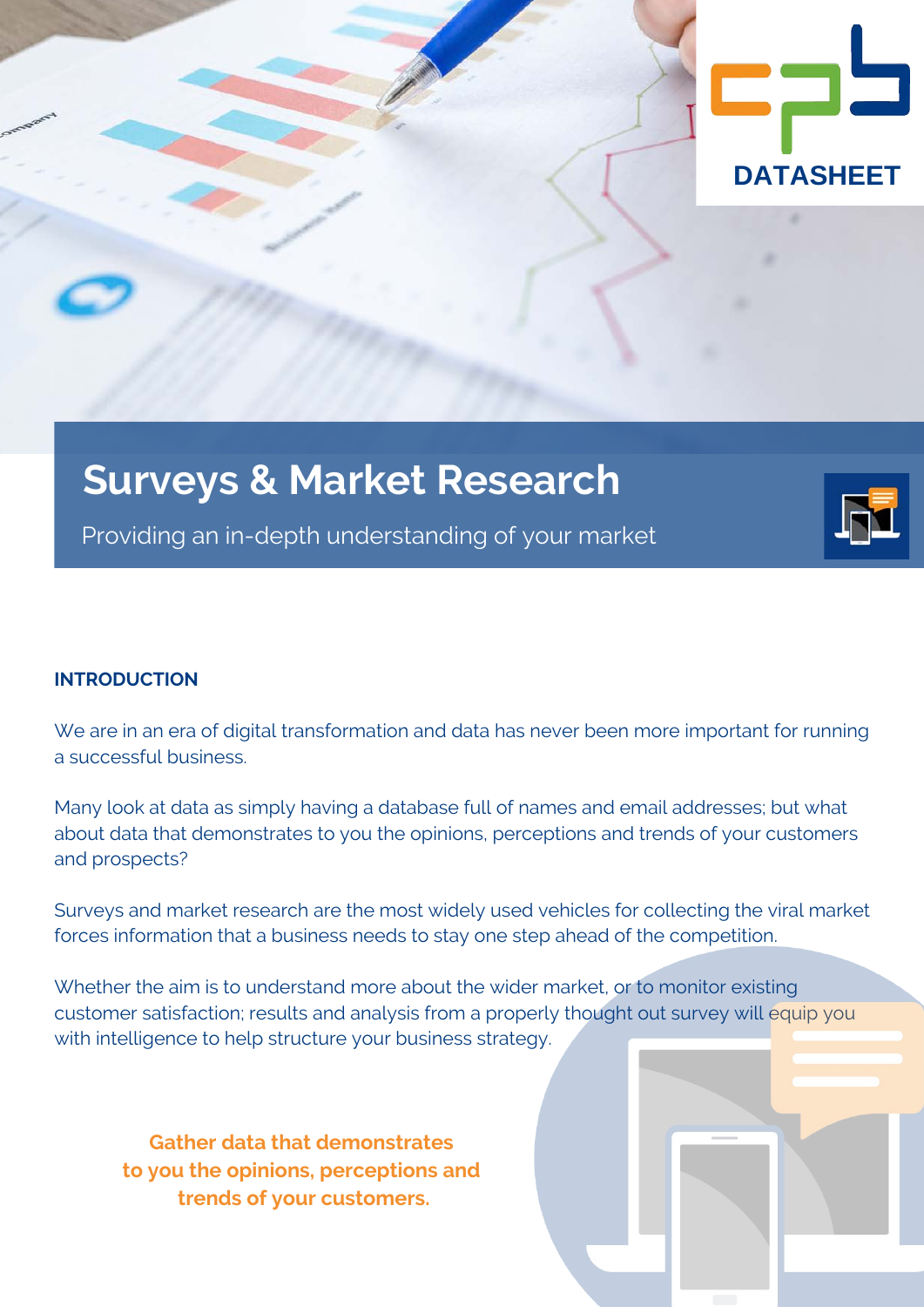### **OVERVIEW**

CPB's Survey & Market Research service is designed to gather the information you require and give an independent analysis of the results, from which you are able to make informed decisions.

With exclusive access to the UK's leading IT Industry end user database, ProspectaBase, each campaign is complemented by use of intelligence rich target data.

Having worked in the IT industry since 1998, CPB is able to assist you with each step of the survey campaign and work with you as a trusted advisor right from the outset. We ensure your activity delivers the results you require.

Surveys can be delivered via:

- eMarketing
- Telemarketing
- Direct Mail

 Results are analysed by CPB's experts and presented back to you in an analytics report. We're not just talking top level results, we deliver granular, detailed reports.

If the results are being utilised as a thought leadership piece, CPB can also provide the results as a whitepaper for further distribution or syndication.

# **LET'S GET PLANNING!**

- i. A campaign briefing takes place to agree on your target goals / the aim of the survey, audience base and preferences of how you'd like the survey to be delivered, i.e. eMarketing, telemarketing, direct mail, or a multi-pronged approach
- ii. CPB will work with you on the compilation of the survey questions, as well as advising on best practice, to ensure the questions are quantifiable and produce a meaningful response

iii. Activity kick off timescales are agreed on

- iv. CPB will set up all the questions for the online questionnaire, with the appropriate answer choices within InteliData (CPB's marketing automation platform)
- v. You will be provided with a URL of the survey, so the question flow can be reviewed and approved



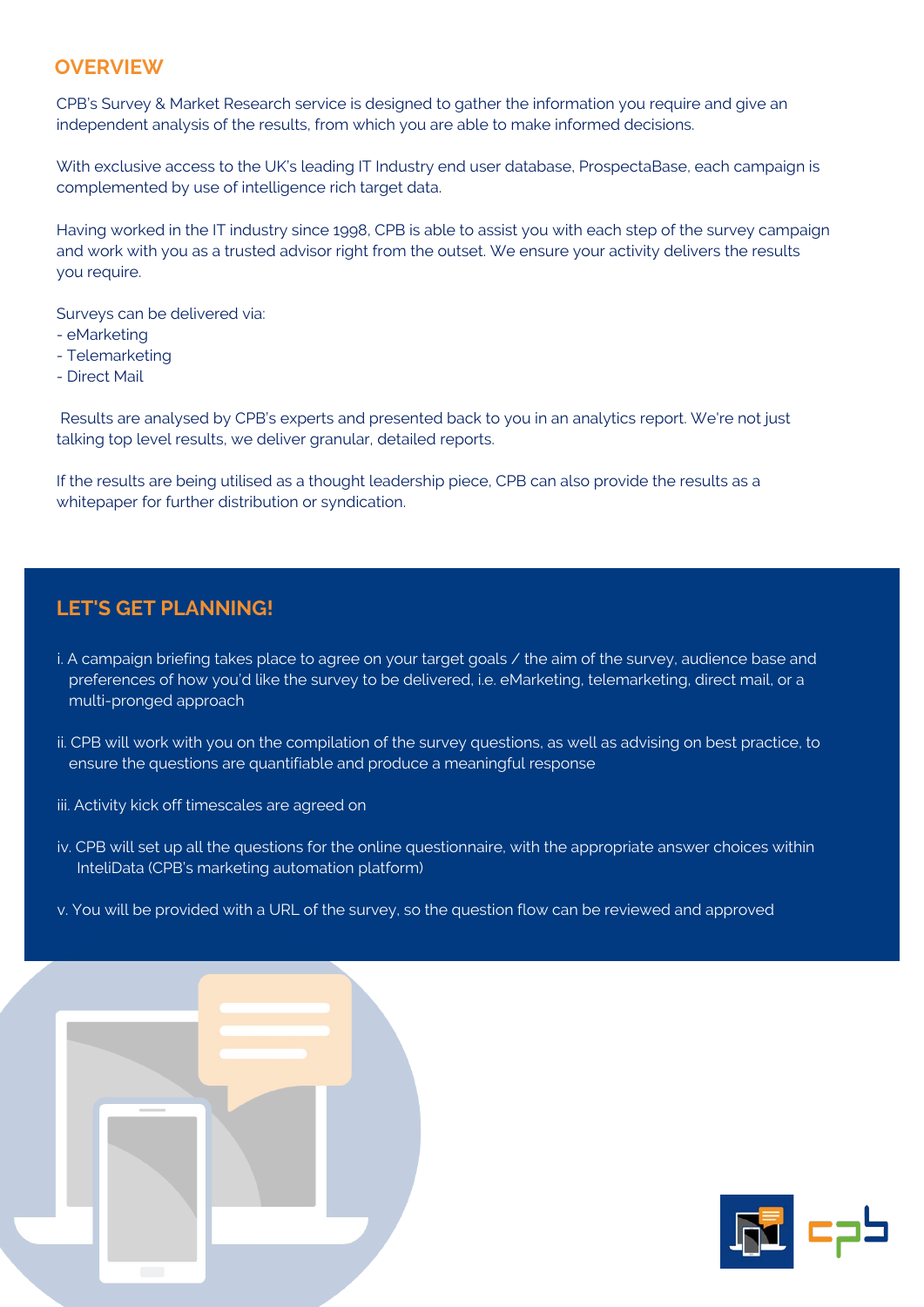# **LET'S GO LIVE!**

Questions have been compiled, the online survey is set up and we're ready to go live!

- i. The survey process begins, either via eMarketing, telemarking or direct Mail
- ii. Results are closely monitored, to identify engagement and participation volume
- iii. A report is sent to you daily, outlining statistics and progress of the campaign
- iv. If the survey is being promoted via eMarketing, it is recommended that this re-dispatched within 5 working days, to all contacts that have not yet participated

## **LET'S ANALYSE**

- i. The survey activity is complete and now is the exciting part; analysis of the answers and building a meaningful report from the findings!
- ii. CPB will export all answers from the survey tool, along with any IT intelligence held within ProspectaBase for each end user
- iii. A report is produced with a synopsis of findings for each question, statistical charts and graphs
- iv. The detailed report is then shared with you, along with the data

#### **OUR PEDIGREE**

Having worked in the IT industry for over 20 years, CPB is experienced in delivering marketing campaigns across a plethora of solutions, products and services in IT, network security and infrastructure.

**CPB UK Ltd Nortec House 12 North Bar Banbury Oxfordshire OX16 0TB**

#### **CPB ACCREDITATIONS**

CPB is serious about what it does and ensures our people have the right level of IT/technical knowledge to act as brand ambassadors for your products.

CPB's agents undertake vendor sales accreditations to ensure they're up to speed with the latest innovations, portfolio developments and product USPs.

Our team has now obtained over 75 accreditations from 20 vendors.

Bitdefender MeAfee ClearSWIft *IXIA CITCSETVE*<br>Alcatel·Lucent *OGoogle F FORCEPOINT*<br>JUNIPER *Symanted* MeAuckus CITRIX **VMWare** simplivity **B D** Check Point **5 DEEP SECURE VEEAMD TREND** FEERTINET. E Extreme KASPERSKYS

**For more information please visit:** 

**www.cpbuk.co.uk infocpb@cpbuk.co.uk Tel: 01295 263410**